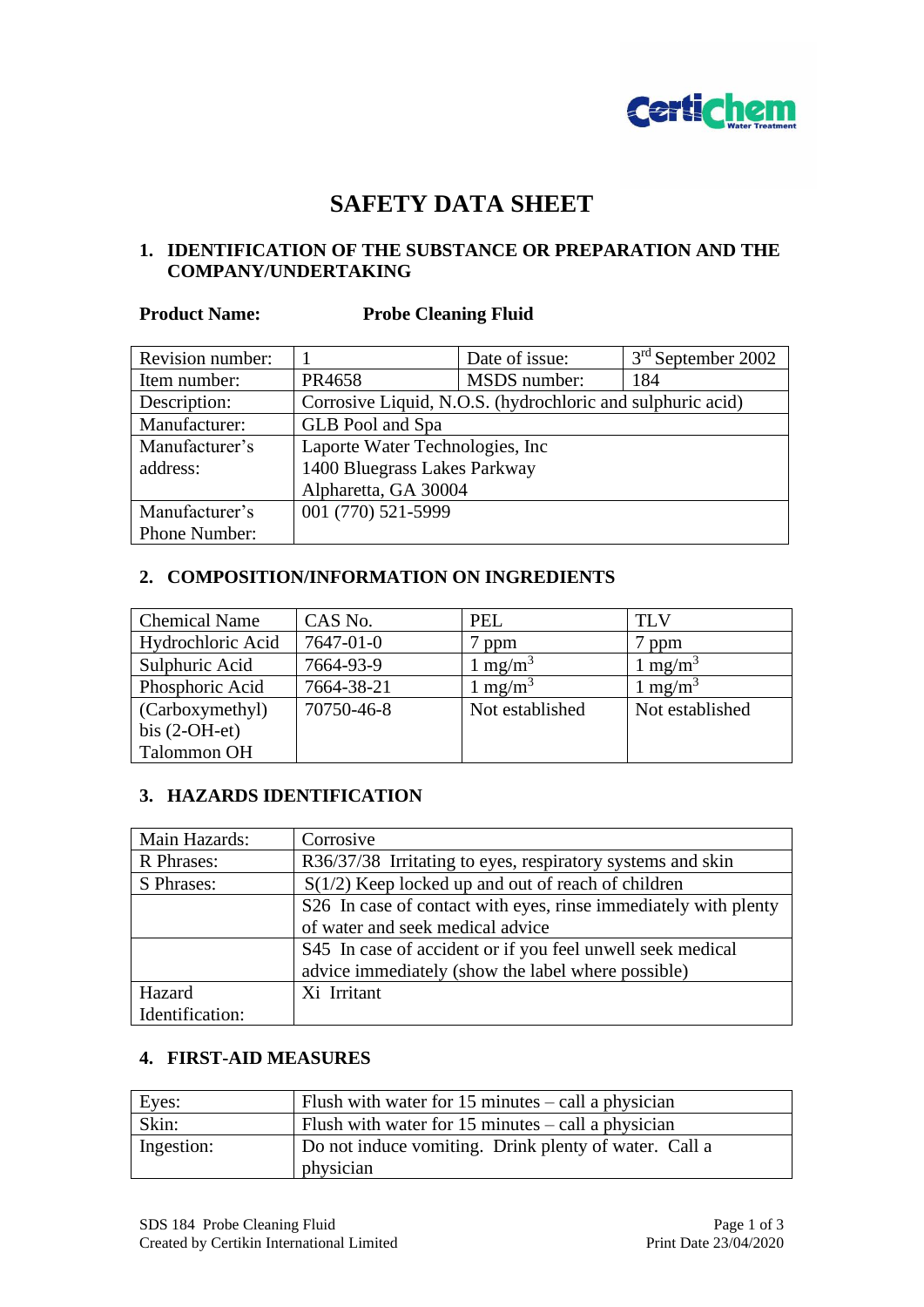#### **5. FIRE-FIGHTING MEASURES**

| Flash Point:                        | Not Flammable                           |
|-------------------------------------|-----------------------------------------|
| Extinguishing media:                | Use extinguishing media suitable for    |
|                                     | surrounding fire                        |
| Fire fighting comments:             | Wear self contained breathing apparatus |
| Unusual Fire and Explosion Hazards: | Burning causes oxides of carbon and     |
|                                     | silicone.                               |

#### **6. ACCIDENTAL RELEASE MEASURES**

| Spill mitigation: | Can be neutralised with soda ash. Flush |
|-------------------|-----------------------------------------|
|                   | with large amounts of water             |

# **7. HANDLING AND STORAGE**

Do not get in eyes, on skin or clothing. In case of contact, immediately flush with water for 15 minutes. Call a physician.

Rinse areas of use very well. KEEP OUT OF THE REACH OF CHILDREN

# **8. EXPOSURE CONTROLS AND PERSONAL PROTECTION**

| Respiratory protection: | None generally needed              |
|-------------------------|------------------------------------|
| Ventilation:            | Maintain adequate ventilation      |
| Eye/skin protection:    | Rubber gloves, safety goggles      |
| Protective clothing:    | Coveralls, plastic or rubber apron |

# **9. PHYSICAL AND CHEMICAL PROPERTIES**

| Appearance:                       | Pale amber liquid |
|-----------------------------------|-------------------|
| Boiling point:                    | $>100^{\circ}C$   |
| Specific gravity:                 | $1.1 - 1.2$       |
| PH                                | $0 - 2$           |
| Solubility in water $@$ 20 $°C$ : | Complete          |
| Odour:                            | Mild              |

# **10. STABILITY AND REACTIVITY**

| Conditions to avoid:                  | Most metals, strong oxidisers, sulphides |
|---------------------------------------|------------------------------------------|
| Incompatibility (materials to avoid): | Avoid contamination with alkalis or      |
|                                       | amines                                   |
| Hazardous polymerisation:             | Will not occur                           |
| Hazardous decomposition products:     | Heat can cause evolution of hydrogen     |
|                                       | chloride                                 |